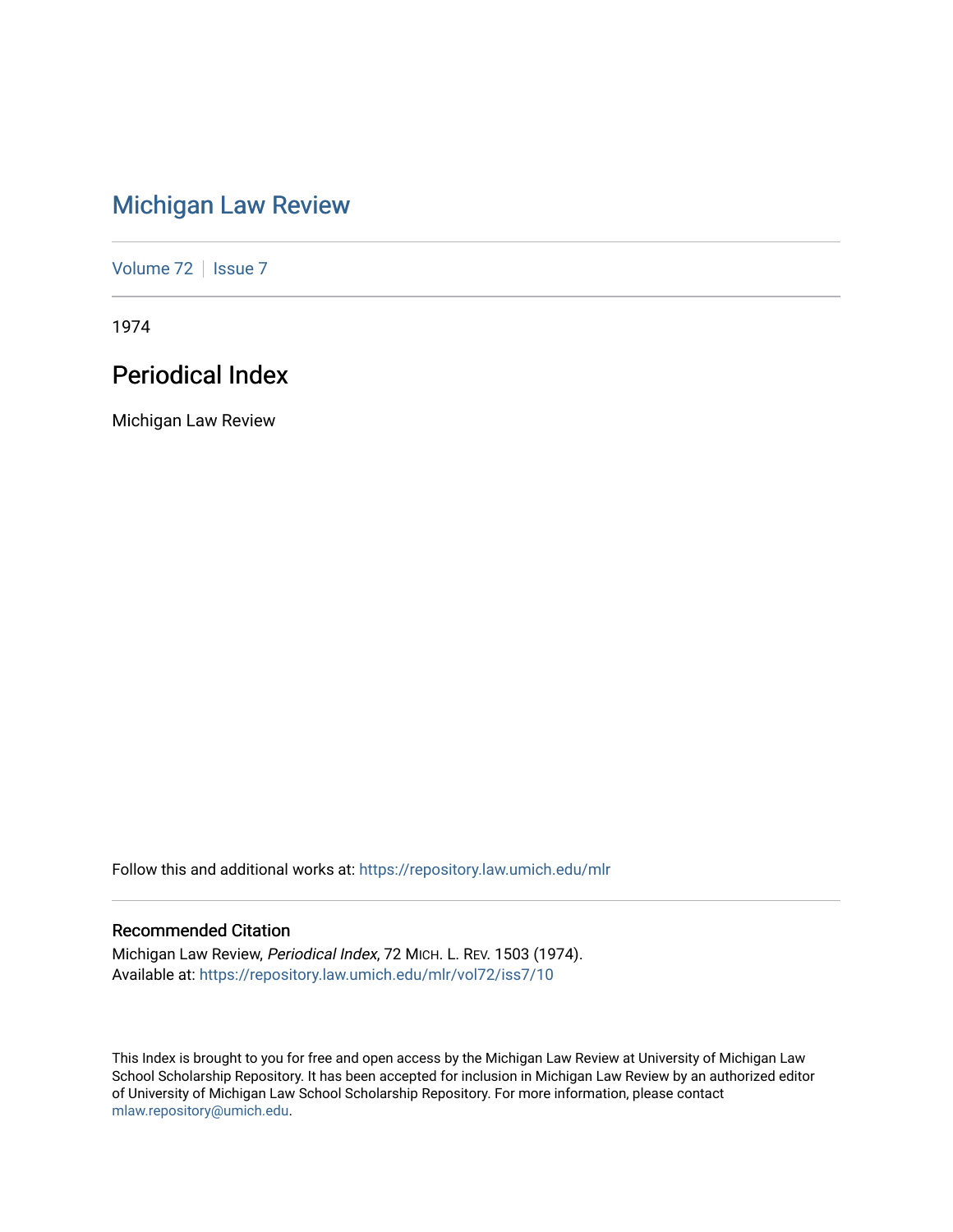# **PERIODICAL** INDEX

This index includes *articles, comments,* and some of the longer *notes* and *recent developments* that have appeared in leading law reviews since the publication of the last issue of this *Review.* (a) indicates a leading article.

# *ADMINISTRATION OF JUSTICE*

See also *U.S.S.R.* 

" ••• And only wealth will buy you justice"-some notes on the Supreme Court, 1972 term. Mark Tushnet. 1974 Wis. L. Rev. 177-97 (No. 1).

Balancing the equities in attorney's fees awards: losing plaintiffs and private defendants. 62 GEo. L.J. 1439.59 (May).

The omnibus hearing in state and federal courts. (a) Tom C. Clark. 59 Cornell L. Rev. 761-71 (June).

# *ADMINISTRATIVE LAW*

Fifth annual administrative law issue. Article by G. Edward White, and srudent comment and notes. 1974 Duke L.J. 195. 525 (April).

Regulating sovereignty: secretarial discretion and the leasing of Indian lands. (a) Reid Peyton Chambers &: Momoe E. Price. 26 Stan. L. Rev. 1061-96 (May).

# *AFRICA*

Modern roles for customary justice: integration of civil procedure in African courts. 26 Stan. L. Rev. 1123·59 (May).

# *ANTITRUST LAW*

State regulation as an antitrust defense: an analysis of the Parker v. Brown doc• trine. (a) Roger C. Simmons &: John R. Fornaciari. 43 U. Cin. L. Rev. 61-99 (No. 1).

# *BANKS AND BANKING*

See also *Right of Privacy.*  Perspectives on reform of financial institutions. (a) Paul R. Verkuil. 83 Yale L.J. 1349-81 (June).

# *CIVIL PROCEDURE*

See *Africa, Class Actions.* 

# *CLASS ACTIONS*

Class actions under the Truth in Lending Act. 83 Yale L.J. 1410-38 (June).

Of legalized blackmail and legalized theft: consumer class actions and the substance-procedure dilemma. (a) Jonathan M. Landers. 47 S. Cal. L. Rev. 842-900 (May).

# *COMMERCE CLAUSE*

Commerce clause limitations upon state regulation of tender offers. 47 S. Cal. L. Rev. 1133-73 (May).

Constitutional law-state taxation of interstate commerce--commerce clause analysis. 76 W. Va. L. Rev. 380-400 (April).

# *COMMUNICATIONS*

The FCC as fairy godmother: improving children's television. 21 UCLA L. Rev. 1290-338 (June).

#### *CONDOMINIUMS*

Federal securities regulation of condominiums: a purchaser's perspective. 62 Geo. L.J. 1403-37 (May).

# *CONFUCT OF LAWS*

Choice of law: interest analysis and costcontribution. (a) Leonard G. Ratner. 47 S. Cal. L. Rev. 817-41 (May).

# *CONSTITUTIONAL LAW*

See also *Environmental Law*, *Search* & *Seizure.* 

Immigrants, aliens, and the Constitution. 49 Notre Dame Law. 1075-100 (June).

A workable definition of the establishment clause: Allen v. Morton raises new questions. 62 Geo. L.J. 1461-82 (May).

# *CONTRACTS*

The many futures of contracts. (a) Ian R. Macneil. 47 S. Cal. L. Rev. 691-816 (May).

# *CONVEYANCING*

Home transfer costs: an economic and legal analysis. (a) Dale A. Whitman. 62 Geo. **L.J.** 1311-60 (May).

# *COURTS*

The political impact of constitutional courts: a symposium. Articles by Donald P. Kommers, David J. Danelski, Giovanni Bognetti, Edward McWhinney, Larry L. Berg, Justin J. Green &: John R. Schmidhauser, Stephen L. Wasby, Walter F. Murphy &: Joseph Tanenhaus, &: R. Taylor Cole. 49 Notre Dame Law. 953-1050 (June).

[ 1503]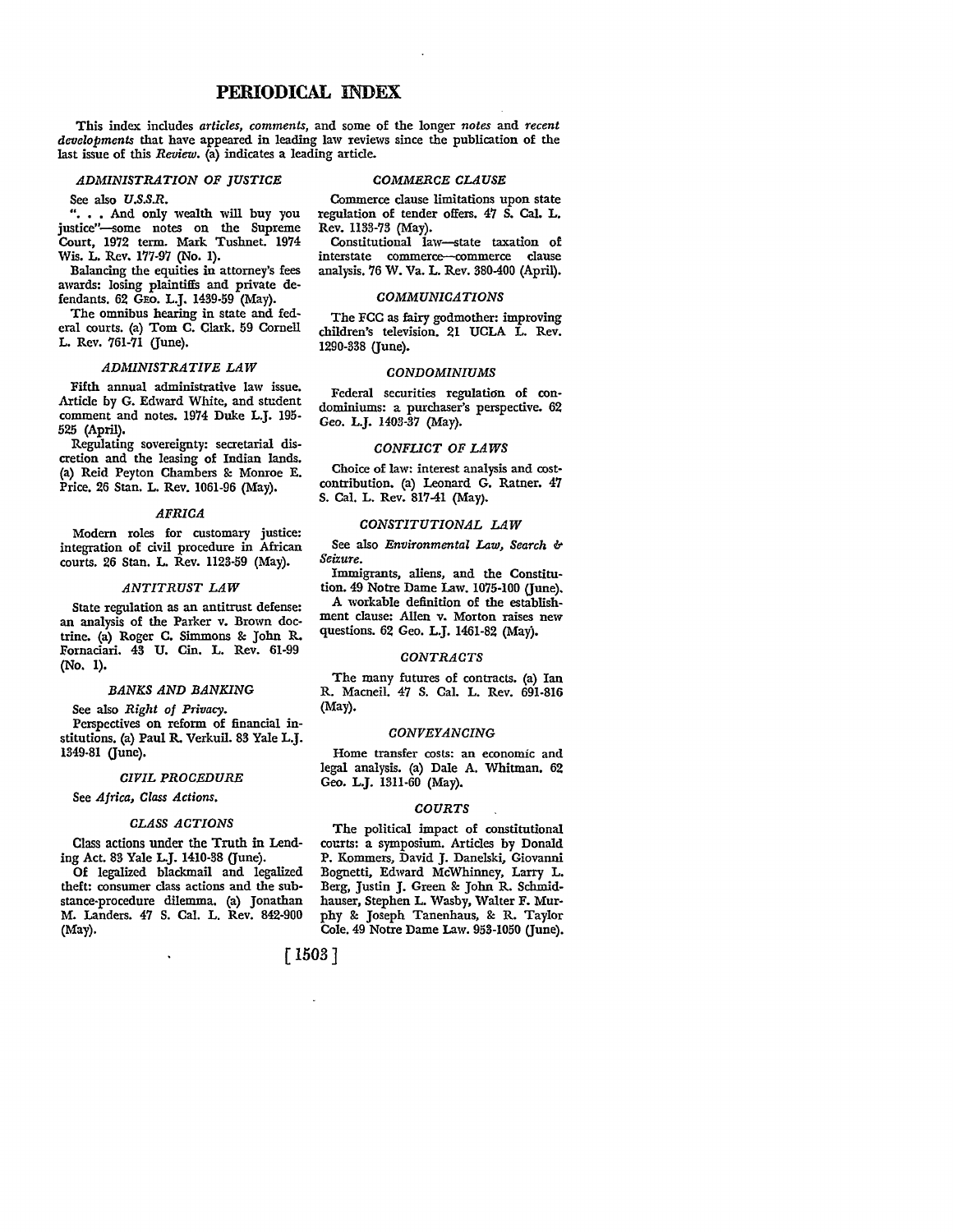# *CREDIT*

The "instant deduction approach" to the multiparty credit card transaction: a proposal, 21 UCLA L. Rev. 1380-407 (June).

Panacea or placebo? actions for negligent noncompliance under the Federal Fair Credit Reporting Act. 47 S, Cal, L Rev. 1070•132 (May).

# *CRIMINAL LAW*

Investing dirty money: section 1962(a) of the Organized Crime Control Act of 1970. 83 Yale L.J. 1491-515 (June).

# *CRIMINAL PROCEDURE*

Reflections on two models: inquisitorial themes in American criminal procedure, (a) Abraham S. Goldstein. 26 Stan. L. Rev. 1009-25 (May),

# *DEBTOR AND CREDITOR*

Some thoughts on lien creditors under article 9. {a) Ray D. Henson. 1974 U. Ill. L.F. 237-50 (No. 2).

# *DESEGREGATION*

Desegregation of private schools: section 1981 as an alternative to state action. 62 Geo. L.J. 1363-401 (May).

# *DISCOVERY*

Discovery in the Tax Court: a preliminary analysis, 21 UCLA L. Rev. 1339-79 (June).

# *DISCRIMINATION*

Discriminatory membership policies in federally chartered nonprofit groups. 72 Mich. L. Rev. 1265-95 (May).

Equal employment opportunity: the back pay remedy under title VII. 1974 U. Ill. L.F. 379-401 (No. 2).

# *DIVIDENDS*

See *Taxation.* 

#### *DIYORCE AND SEPARATION*

The economics of divorce: alimony and property awards. 43 U. Cin. L. Rev. 133-63 (No. 1).

# *DUE PROCESS OF LAW*

Neil v. Biggers: the Supreme Court dismantles the Wade trilogy's due process protection. (a) Charles A. Pulaski. 26 Stan. L. Rev. 1097-121 (May).

Reflections on private repossession, public policy and the Constitution. (a)

Mark G. Yudof. 122 U. Pa. L. Rev. 954-81 (April).

# *ECONOMICS*

Commentaries on Richard A. Posner's Economic Analysis of Law. (a) Arthur Allen Leff&: James M. Buchanan. 60 Va. L. Rev. 451-92 (March).

# *EDUCATION*

See *Desegregation, Equal Protection, Judicial Review, Search b Seizure,* 

# *EMINENT DOMAIN*

Nuisance damages as an alternative to compensation of land use restrictions in eminent domain. 47 S. Cal, L, Rev. 998• 1069 (May).

# *EMPLOYER'S LIABILITY*

OSHA: developing outlines of liability of multi-employer situations. 62 Geo. L.J. 1483-98 (May).

# *ENVIRONMENTAL LAW*

Aspects of a constitutional right to a habitable environment: towards an en• vironmental due process. (a) Ronald E, Klipsch. 49 Ind. L.J. 203-37 (Winter).

The Chicago Sanitary and Ship Canal: a case study of law as a social vehicle for managing our environment. (a) James E, Herget. 1974 U. Ill. L.F. 285-318 (No. 2).

The nondegradation controversy: how clean will our "clean air" be? 1974 U. Ill. L.F. 814-40 (No, 2),

Ways not to think about plastic trees:<br>new foundations for environmental law. (a) Laurence H. Tribe. 83 Yale L,J. 1810• 48 (June).

# *EQUAL PROTECTION*

The constitutional right of bilingual children to an equal educational opportunity. 47 S. Cat. L. *Rev.* 948•97 (May),

# *ESTATE PLANNING*

Large farm estate planning and probate in Iowa. 59 Iowa L. Rev. 794-999 (Aprll).

# *FREEDOM OF SPEECH*

First amendment protection against libel actions: distinguishing media and non•media defendants. 47 S. Cal. L. Rev. 90242 (May).

# *GREAT BRITAIN*

See *Penology.*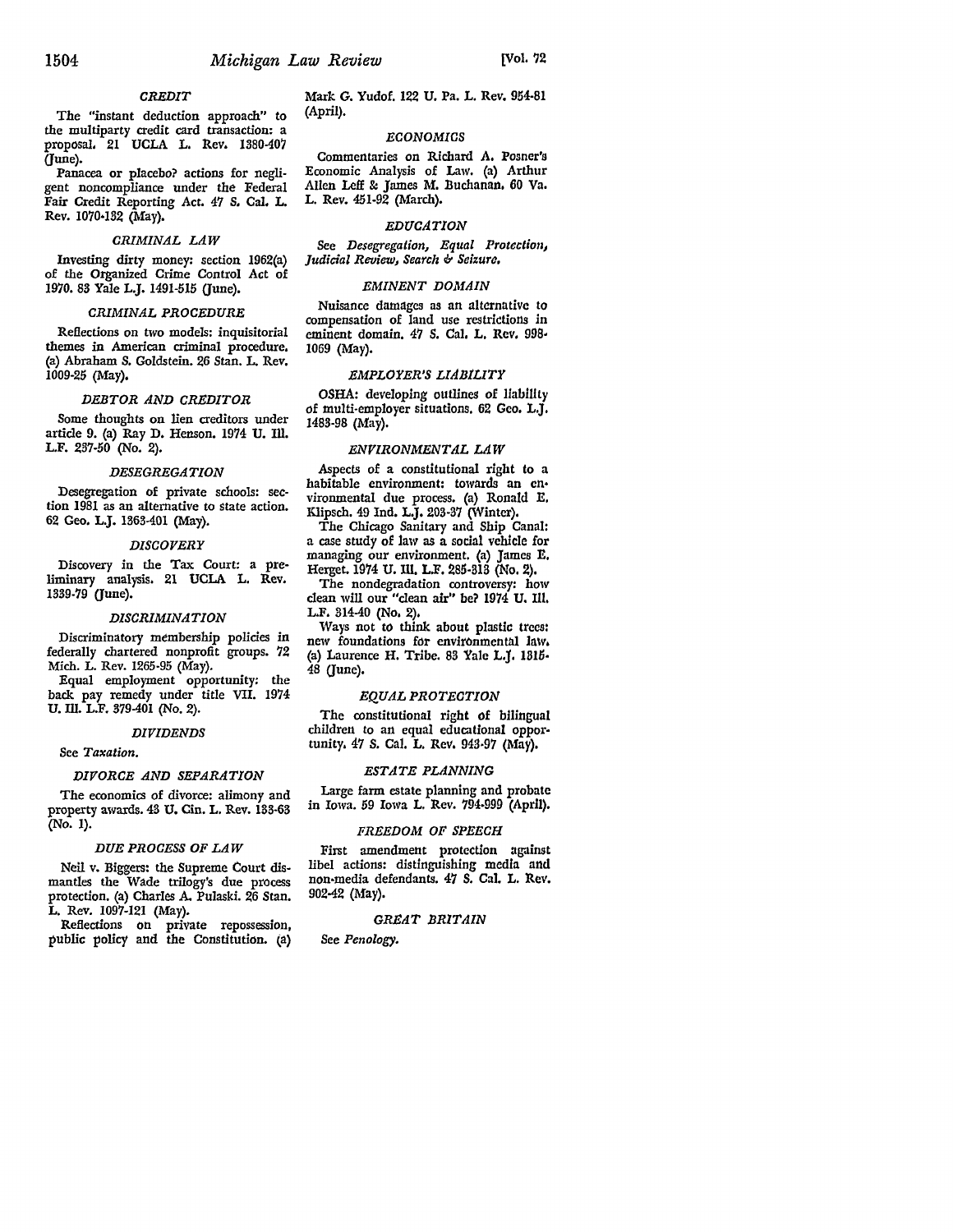# *IMMIGRATION*

# See *Constitutional* Law.

# *INCOME TAX*

Business deduction for personal living expenses: a uniform approach to an unsolved problem. (a) Daniel I. Halperin, 122 U. Pa. L. Rev. 859-933 (April).

# *INCOME TAX: CORPORATIONS*

Income tax--tax free transfers to controlled corporations. 76 W. Va. **L.** Rev. 401-19 (April).

# *JUDICIAL REVIEW*

The scope of judicial review of probationary teacher dismissal in California: critique and proposal, 21 UCLA L. Rev. 1257-89 (June).

# *JURISPRUDENCE*

Reducing law's uncertainty and complexity. (a) Werner Z. Hirsch. 21 UCLA L. Rev. 1233-56 Gune).

# *JUVENILE COURTS*

Ungovernability: the unjustifiable jurisdiction. 83 Yale L.J. 1382-409 (June).

# *LABOR LAW*

Can Collyer and Gardner-Denver co• exist? a postscript. (a) Julius G. Getman. 49 Ind. LJ. 285-88 (Winter).

Union discipline of supervisor-members who perform strikebreaking duties, 1974 U. Ill. L.F. 362-79 (No. 2).

# *LEGAL PROFESSION*

See also *Administration of Justice.*  Discipline within the legal profession: is it self-regulation? (a) F. Raymond Marks &: Darlene Cathcart. 1974 U. Ill. L.F. 193-36 (No. 2).

Reflections. (a) Charles Fahy. 62 Geo. L.J. 1287-310 (May).

# *LIBEL AND SLANDER*

See *Freedom of Speech.* 

# *LOANS*

# See *Class Actions.*

# *MALPRACTICE*

The misguiding hand of counsel-reflections of "criminal malpractice". (a) Otto M. Kaus & Ronald E. Mallen. 21 UCLA L. Rev. 1191-232 (June).

PSRO: malpractice liability and the impact of the civil immunity clause. 62 Geo. L.J. 1499-513 (May).

# *MEDICAL JURISPRUDENCE*

Fetal experimentation: moral, legal, and medical implications, 26 Stan. L. Rev. 1191-207 (May).

The sale of human body parts. 72 Mich. L. Rev. 1182-264 (May).

# *MINES AND Mil'{ERALS*

Ad valorem taxation of coal property: a symposium. Articles by James H. Thompson, John R. Melton, Donald M. Bondurant, &: Rolla D. Campbell, Lynn C, Johnson & Ernest F. Hays, II. 76 W. Va. L, Rev. 295-365 (April).

The new values of coal: a symposium. Articles by C. Howard Hardesty, Jr., Sheldon P. Wimpfen, Ronald G. Pearson, & William H. Miernyk. 76 W. Va. L. Rev. 255-93 (April).

# *MUNICIPAL LAW*

Guarantying municipal bonds. (a) David Minge. 1974 Wis. L. Rev. 89-141 (No. I).

# *MUTUAL FUNDS*

Mutual funds and their advisers: strengthening disclosure and shareholder control. 83 Yale L.J. 1475-90 (June).

# *PARTNERSHIPS*

Foreign limited partnerships: a proposed amendment to the Uniform Limited Partnership Act. 47 S. Cal. L. Rev. 1174- 212 (May).

# *PENOLOGY*

The future of imprisonment: toward a punitive philosophy. (a) Norval Morris. 72 Mich. L. Rev. 1161-80 (May).

The origins of preventive confinement in Anglo-American law: I: the English experience. (a) Alan Dershowitz. 43 U. Cin. L. Rev. 1-60 (No. I).

# *PRECEDENTS*

Lo'wer court disavowal of Supreme Court precedent. 60 Va. L. Rev. 494-539 (March).

# *PRISONS AND PRISONERS*

Jails and lockups in Indiana: a case of neglect. (a) Robert G. Culbertson &: James A. Decker, 49 Ind. L.J. 253-59 (Winter). Pilot justice project: a survey of six Indiana county jails. (a) Robert Leirer Justice, Ann Glendening &: Sharon Wildey. 49 Ind. L.J. 260-84 (Winter).

Prison discipline and the eighth amend-